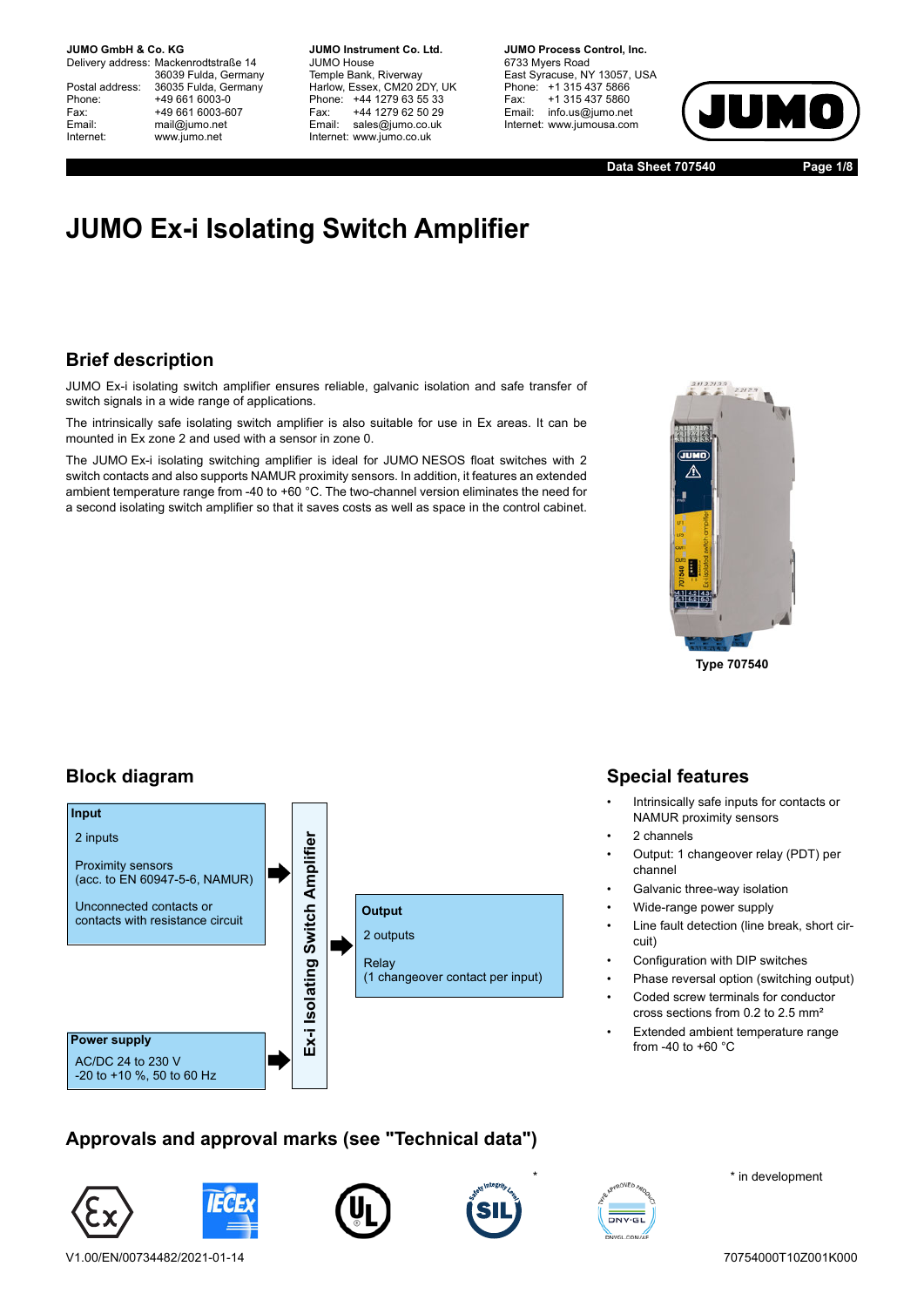Delivery address: Mackenrodtstraße 14 36039 Fulda, Germany<br>Postal address: 36035 Fulda, Germany Phone: +49 661 6003-0<br>
Fax: +49 661 6003-6<br>
Email: mail@jumo.net +49 661 6003-607 Email: mail@jumo.net<br>Internet: www.iumo.net www.jumo.net

**JUMO Instrument Co. Ltd.** JUMO House Temple Bank, Riverway<br>Harlow, Essex, CM20 2DY, UK Phone: +44 1279 63 55 33<br>Fax: +44 1279 62 50 29 Fax: +44 1279 62 50 29<br>Email: sales@jumo.co.uk Internet: www.jumo.co.uk

**JUMO Process Control, Inc.** 6733 Myers Road East Syracuse, NY 13057, USA<br>Phone: +1 315 437 5866<br>Fax: +1 315 437 5860 Email: info.us@jumo.net Internet: www.jumousa.com



**Data Sheet 707540 Page 2/8**

# **Technical data**

### **Input**

| Input signals           | Intrinsically safe, $\bigwedge$ CAT II (250 V against $\perp$ ) |
|-------------------------|-----------------------------------------------------------------|
| NAMUR proximity sensors | in accordance with EN 60947-5-6                                 |
| Switch contacts         | Unconnected                                                     |
| Switch contacts         | With resistance circuit                                         |
| Number                  | $\overline{2}$                                                  |
| Switching points        |                                                                 |
| <b>Blocking</b>         | $< 1.2$ mA                                                      |
| Conducting              | $> 2.1 \text{ mA}$                                              |
| Short-circuit current   | $\sim$ 8 mA                                                     |
| Switching hysteresis    | $< 0.2$ mA                                                      |
| Non-load voltage        | $~8$ V DC                                                       |
| Line fault detection    |                                                                 |
| <b>Break</b>            | 0.05 mA < $I_{IN}$ < 0.35 mA                                    |
| Short-circuit           | 100 Ω < R <sub>Sensor</sub> < 360 Ω                             |

## **Output**

| Output data                | Relay output, $\bigwedge$ CAT II (250 V against $\perp$ ) |
|----------------------------|-----------------------------------------------------------|
| Quantity                   |                                                           |
| Contact type               | PDT per channel                                           |
| Maximum switching voltage  | 250 V AC (2 A, 60 Hz) / 120 V DC (0.2 A) / 30 V DC (2 A)  |
| Maximum switching capacity | 500 VA                                                    |
| Recommended minimum load   | 5 V / 10 mA                                               |
| Mechanical service life    | $10^7$ cycles                                             |
| Switching frequency        | $\leq$ 20 Hz (load-dependent)                             |

## **General data**

| Supply voltage range                     | 24 to 230 V AC/DC (-20 to +10 %, 50 to 60 Hz)                     |
|------------------------------------------|-------------------------------------------------------------------|
| Max. current consumption                 | $\le$ 42 mA (24 V DC), $\le$ 80 mA (20 V AC), maximal $\le$ 80 mA |
| Power dissipation                        | $\leq$ 1.3 W                                                      |
| Power consumption                        | $\leq$ 1.1 W                                                      |
| Step response                            |                                                                   |
| N/O contact: ON/OFF                      | $\sim 6$ ms                                                       |
| N/O contact: OFF/ON                      | $~\sim 6 \text{ ms}$                                              |
| N/C contact: ON/OFF                      | $\sim$ 4 ms                                                       |
| N/C contact: OFF/ON                      | $\sim$ 10 ms                                                      |
| Ambient temperature range                |                                                                   |
| Operation                                | -40 to +60 °C                                                     |
| Storage/transport                        | -40 to +80 $^{\circ}$ C                                           |
| Humidity                                 | 10 to 95 %, non-condensing                                        |
| Maximum altitude for use above sea level | $\leq$ 2000 m                                                     |
| Degree of protection                     | IP20 in accordance with DIN EN 60529 (not assessed by UL)         |
| Inflammability class in acc. with UL 94  | V0 (housing)                                                      |
| Housing type                             | PA 6.6-FR gray (indoor use)                                       |
| Electromagnetic compatibility            | In accordance with DIN EN 61326-1                                 |
| Interference emission                    | Class $A - only$ for industrial use $-$                           |
| Noise immunity                           | Industrial requirement                                            |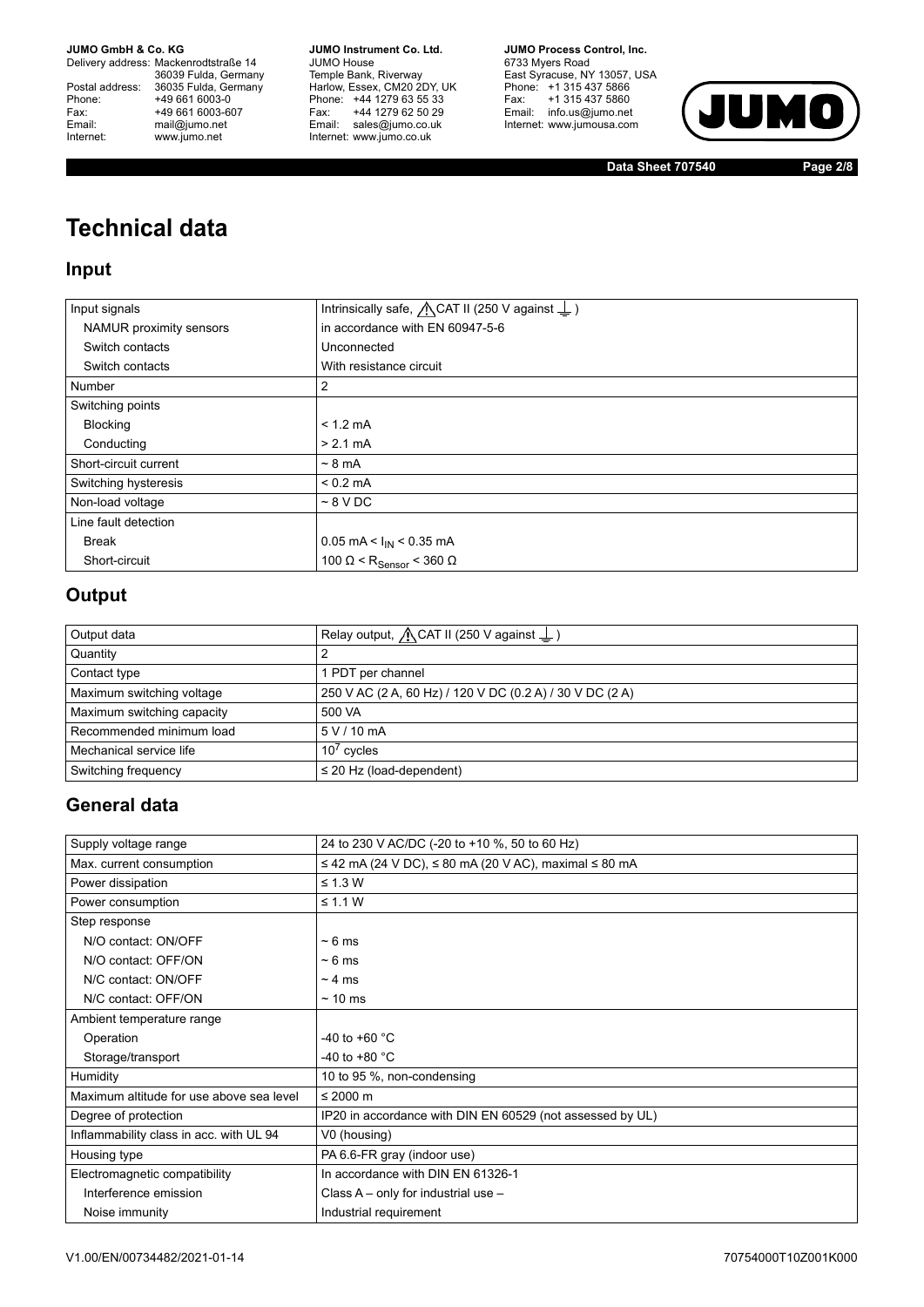Delivery address: Mackenrodtstraße 14 36039 Fulda, Germany<br>Postal address: 36035 Fulda, Germany Phone: +49 661 6003-0<br>
Fax: +49 661 6003-6<br>
Email: mail@jumo.net +49 661 6003-607 Email: mail@jumo.net<br>Internet: www.iumo.net www.jumo.net

**JUMO Instrument Co. Ltd.** JUMO House Temple Bank, Riverway<br>Harlow, Essex, CM20 2DY, UK<br>Phone: +44 1279 63 55 33 Fax: +44 1279 62 50 29<br>Email: sales@jumo.co.uk Internet: www.jumo.co.uk

**JUMO Process Control. Inc.** 6733 Myers Road East Syracuse, NY 13057, USA<br>Phone: +1 315 437 5866<br>Fax: +1 315 437 5860 Email: info.us@jumo.net Internet: www.jumousa.com



**Data Sheet 707540 Page 3/8**

### **Connection**

| Conductor cross section rigid min.     | $0.2 \text{ mm}^2$    |
|----------------------------------------|-----------------------|
| Conductor cross section rigid max.     | 2.5 mm <sup>2</sup>   |
| Conductor cross section flexible min.  | $0.2 \text{ mm}^2$    |
| Conductor cross section flexible max.  | $2.5$ mm <sup>2</sup> |
| Conductor cross section AWG/kcmil min. | 24                    |
| Conductor cross section AWG/kcmil max. | 14                    |
| Stripping length                       | mm <sup>'</sup>       |
| Thread                                 | M <sub>3</sub>        |
| Connection type                        | Screw connection      |
| Tightening torque min.                 | $0.5$ Nm              |
| Tightening torque max.                 | $0.6$ Nm              |

### **Electrical isolation**

| Input/output                          |                           |
|---------------------------------------|---------------------------|
| Peak value acc. to EN 60079-11        | 375 V                     |
| Overvoltage category                  | Ш                         |
| Degree of pollution                   | 2                         |
| Input/power supply                    |                           |
| Peak value acc. to EN 60079-11        | 375 V                     |
| Rated insulation voltage              | 300 $V_{\text{eff}}$      |
| Test voltage                          | 2.5 kV AC (50 Hz, 1 min.) |
| Overvoltage category                  | Ш                         |
| Degree of pollution                   | 2                         |
| Safe isolation acc. to IEC/EN 61010-1 |                           |
| Output 1/output 2/input, power supply |                           |
| Rated insulation voltage              | 300 $V_{\text{eff}}$      |
| Test voltage                          | 2.5 kV AC (50 Hz, 1 min.) |
| Overvoltage category                  | $\mathsf{III}$            |
| Degree of pollution                   | $\overline{2}$            |
| Safe isolation acc. to IEC/EN 61010-1 |                           |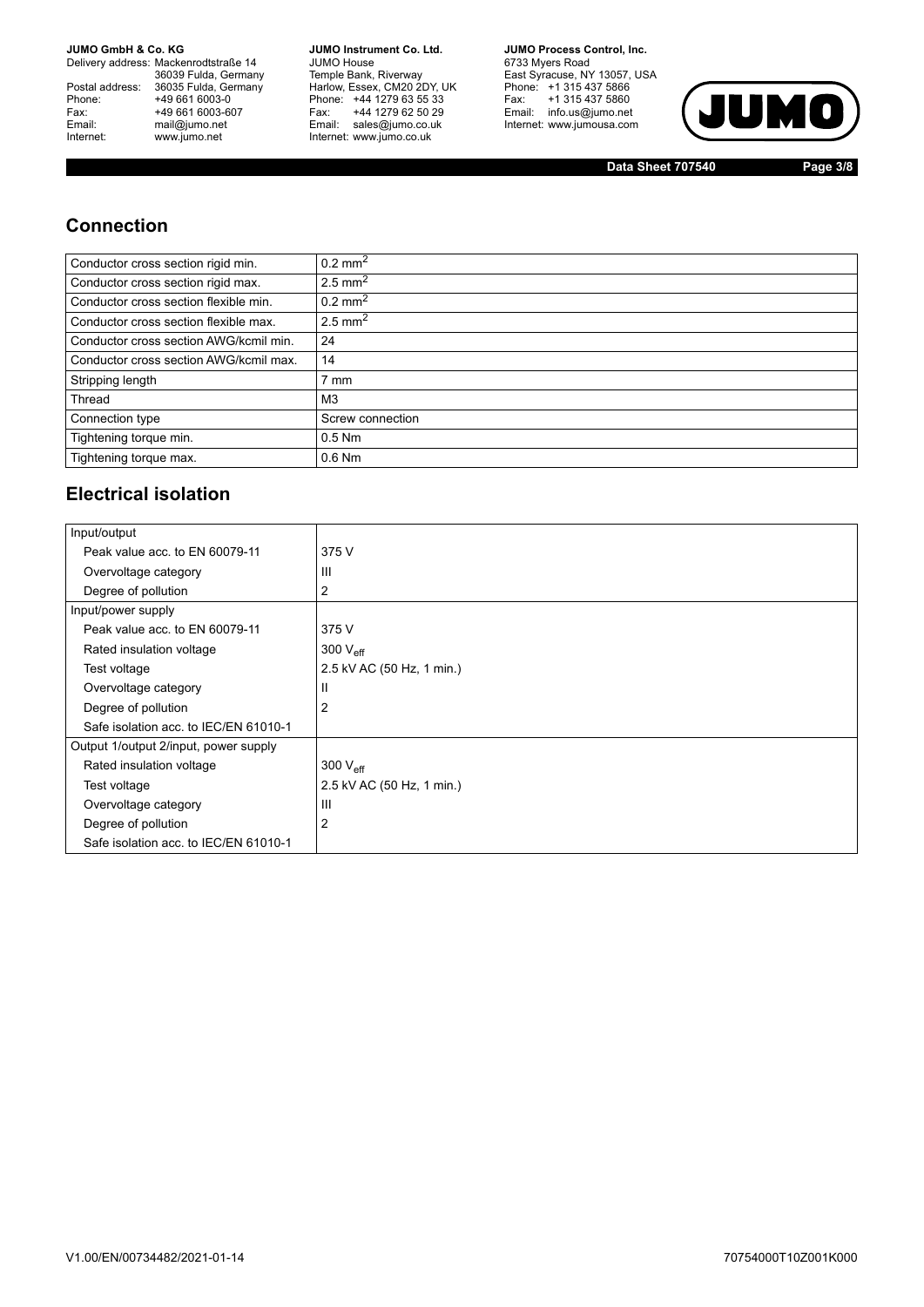Delivery address: Mackenrodtstraße 14 36039 Fulda, Germany Postal address: 36035 Fulda, Germany<br>Phone: +49 661 6003-0 Phone: +49 661 6003-0<br>
Fax: +49 661 6003-6<br>
Email: mail@iumo.net +49 661 6003-607 mail@jumo.net Internet: www.jumo.net

**JUMO Instrument Co. Ltd.** JUMO House Temple Bank, Riverway<br>Harlow, Essex, CM20 2DY, UK Phone: +44 1279 63 55 33<br>Fax: +44 1279 62 50 29 +44 1279 62 50 29 Email: sales@jumo.co.uk Internet: www.jumo.co.uk

**JUMO Process Control, Inc.** 6733 Myers Road East Syracuse, NY 13057, USA Phone: +1 315 437 5866<br>Fax: +1 315 437 5860 +1 315 437 5860 Email: info.us@jumo.net Internet: www.jumousa.com



**Data Sheet 707540 Page 4/8**

## **Safety data in accordance with ATEX and IECEx**

| Intrinsically safe sensor input          |                     |           |           |            |            |  |  |
|------------------------------------------|---------------------|-----------|-----------|------------|------------|--|--|
| Max. output voltage U <sub>o</sub>       | 9.56V               |           |           |            |            |  |  |
| Max. output current $I_0$                | 10.3 mA             |           |           |            |            |  |  |
| Max. output power P <sub>o</sub>         | 25 mW               |           |           |            |            |  |  |
| Group                                    | <b>IIB/IIIC</b>     |           |           |            |            |  |  |
| Max. external inductance L <sub>o</sub>  | 1000 mH             |           |           |            |            |  |  |
| Max. external capacitance C <sub>o</sub> | $26 \mu F$          |           |           |            |            |  |  |
| <b>Additional text</b>                   | Simple circuit      |           |           |            |            |  |  |
| Group                                    | <b>IIB/IIIC</b>     |           |           |            |            |  |  |
| Max. external inductance L <sub>o</sub>  | 100 mH              | 5mH       | 1 mH      | $10 \mu H$ |            |  |  |
| Max. external capacitance C <sub>o</sub> | 1 $\mu$ F           | $1 \mu F$ | $1 \mu F$ | $1 \mu F$  |            |  |  |
| <b>Additional text</b>                   | Mixed circuit       |           |           |            |            |  |  |
| Group                                    | <b>IIC</b>          |           |           |            |            |  |  |
| Max. external inductance L <sub>o</sub>  | 300 mH              |           |           |            |            |  |  |
| Max. external capacitance C <sub>o</sub> | $3.6 \mu F$         |           |           |            |            |  |  |
| <b>Additional text</b>                   | Simple circuit      |           |           |            |            |  |  |
| Group                                    | <b>IIC</b>          |           |           |            |            |  |  |
| Max. external inductance L <sub>o</sub>  | 100 mH              | 50 mH     | 5mH       | 1mH        | $10 \mu H$ |  |  |
| Max. external capacitance C <sub>o</sub> | 510 nF              | 580 nF    | 600 nF    | 600 nF     | 600 nF     |  |  |
| <b>Additional text</b>                   | Mixed circuit       |           |           |            |            |  |  |
| Max. internal inductance Li              | Negligible          |           |           |            |            |  |  |
| Max. internal capacitance C <sub>i</sub> | 11nF                |           |           |            |            |  |  |
| Safety-related maximum voltage $U_m$     |                     |           |           |            |            |  |  |
| Supply terminals                         | 253 V AC/DC         |           |           |            |            |  |  |
| Output terminals                         | 250 V AC / 120 V DC |           |           |            |            |  |  |

### **Approvals and approval marks**

| <b>ATEX</b>                    | IBExU 20 ATEX 1107 X, issue 0 (2020-10-21)                                                                                                                                                                                 |
|--------------------------------|----------------------------------------------------------------------------------------------------------------------------------------------------------------------------------------------------------------------------|
| Identification marking         | $\Rightarrow$ "Special conditions for use:", Page 4<br>II (1) G [Ex ia Ga] IIC<br>II (1) D [Ex ia Da] IIIC<br>I (M1) [Ex ia Ma] I<br>$\langle \xi$ x $\rangle$<br>$\langle x \rangle$ II 3(1) G Ex ec nC [ia Ga] IIC T4 Gc |
| <b>IECEX</b>                   | IECEX IBE 20.0029 X, issue 0 (2020-10-21)<br>$\Rightarrow$ "Special conditions for use:", Page 4                                                                                                                           |
| Identification marking         | [Ex ia Ga] IIC<br>[Ex ia Da] IIIC<br>[Ex ia Ma] I<br>Ex ec nC [ia Ga] IIC T4 Gc                                                                                                                                            |
| UL, USA / Canada               | Class I Div 2<br>IS for Class I, II, III Div 1                                                                                                                                                                             |
| Shipbuilding approval (DNV GL) | <b>B</b> , <b>B</b> , <b>A</b> , <b>A</b><br>Required protection according to the Rules shall be provided upon installation on board                                                                                       |
| Safety Integrity Level (SIL)   | IEC 61508 (in development)                                                                                                                                                                                                 |

### <span id="page-3-0"></span>**Special conditions for use:**

- For installation in category 3, zone 2 potentially explosive areas, the Ex-i isolated switch amplifier must be installed in housing that satisfies the requirements of EN 60079-7 (at least IP54) or another recognized type of protection.
- The connections of non-intrinsically safe circuits must not be connected or disconnected in zone 2 when the power is connected.
- The DIP switches may only be used if no explosive atmosphere is present.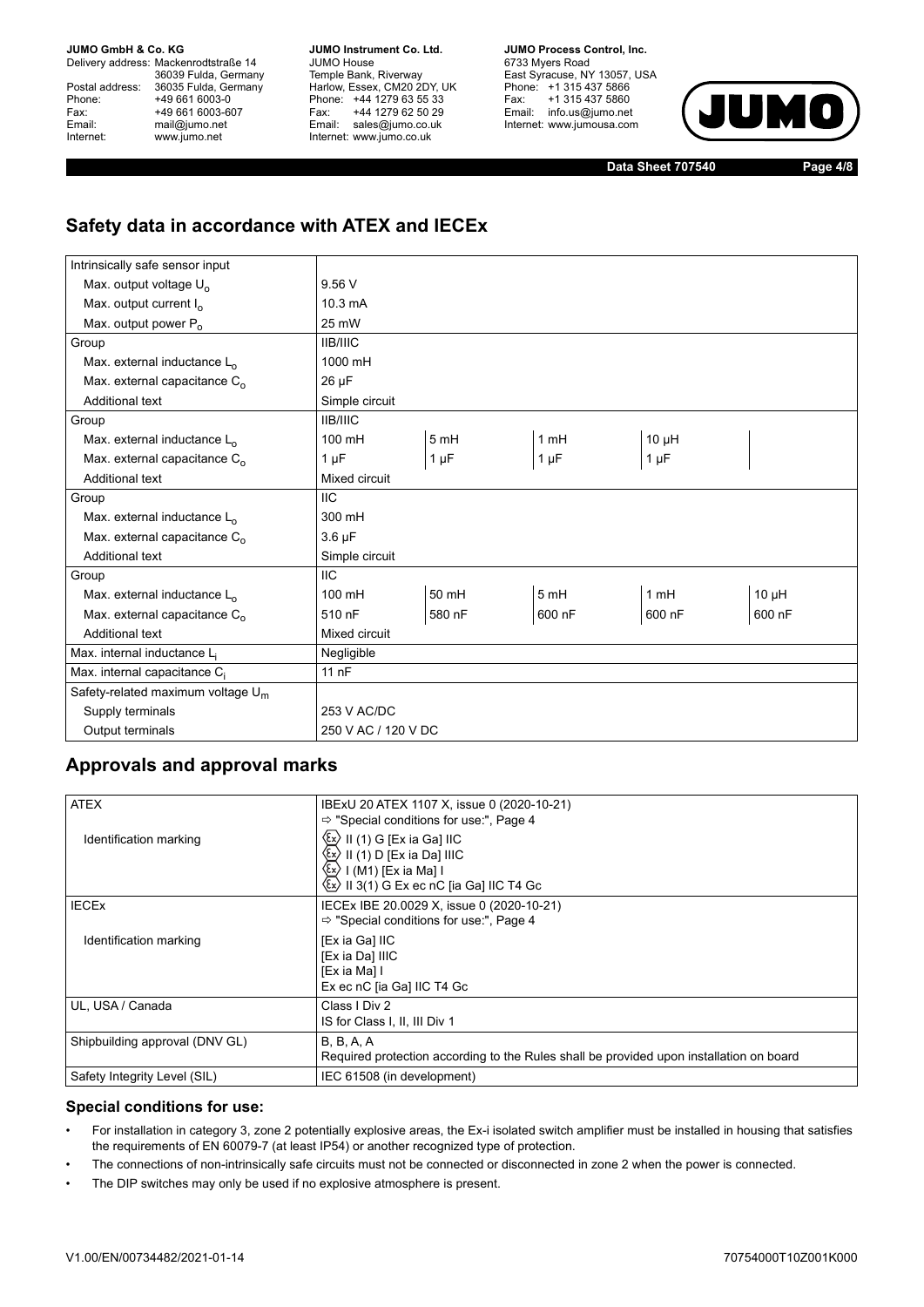Delivery address: Mackenrodtstraße 14 36039 Fulda, Germany<br>Postal address: 36035 Fulda, Germany Phone: +49 661 6003-0<br>
Fax: +49 661 6003-6<br>
Email: mail@jumo.net +49 661 6003-607 mail@jumo.net Internet: www.jumo.net

**JUMO Instrument Co. Ltd.** JUMO House Temple Bank, Riverway<br>Harlow, Essex, CM20 2DY, UK Phone: +44 1279 63 55 33<br>Fax: +44 1279 62 50 29 +44 1279 62 50 29 Email: sales@jumo.co.uk Internet: www.jumo.co.uk

**JUMO Process Control, Inc.** 6733 Myers Road East Syracuse, NY 13057, USA Phone: +1 315 437 5866<br>Fax: +1 315 437 5860 Email: info.us@jumo.net Internet: www.jumousa.com



**Data Sheet 707540 Page 5/8**

# **Dimensions**





## **Display and control elements**



- (1) Pluggable screw connection terminal block
- (2) Green "PWR" LED, power supply
- (3) Red "LF1" LED, line fault on sensor line 1
- (4) Red "LF2" LED, line fault on sensor line 2
- (5) Yellow "OUT1" LED, status of relay 1
- (6) Yellow "OUT2" LED, status of relay 2
- (7) Switch DIP 1 to DIP 4
-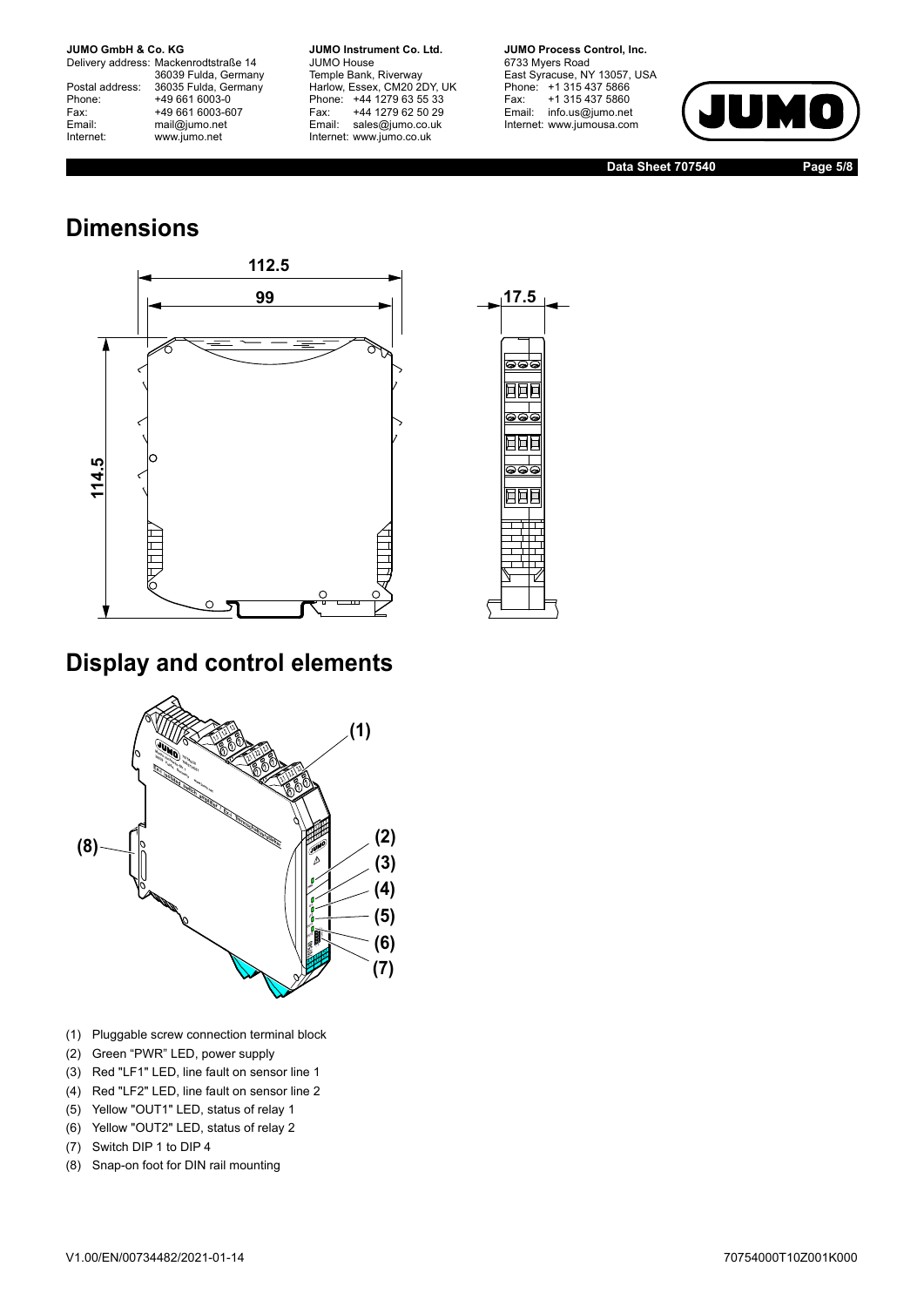Delivery address: Mackenrodtstraße 14 36039 Fulda, Germany Postal address: 36035 Fulda, Germany<br>Phone: +49 661 6003-0 Phone: +49 661 6003-0<br>Fax: +49 661 6003-6 Fax: +49 661 6003-607<br>
Email: mail@jumo.net mail@jumo.net Internet: www.jumo.net

**JUMO Instrument Co. Ltd.** JUMO House Temple Bank, Riverway<br>Harlow, Essex, CM20 2DY, UK Phone: +44 1279 63 55 33<br>Fax: +44 1279 62 50 29 Fax: +44 1279 62 50 29<br>Email: sales@iumo.co.uk sales@jumo.co.uk Internet: www.jumo.co.uk

**JUMO Process Control, Inc.** 6733 Myers Road East Syracuse, NY 13057, USA Phone: +1 315 437 5866<br>Fax: +1 315 437 5860 Fax: +1 315 437 5860<br>Email: info.us@jumo.net info.us@jumo.net Internet: www.jumousa.com



**Data Sheet 707540 Page 6/8**

## **Connection diagram**

The connection diagram in the data sheet provides preliminary information about the connection options. For the electrical connection, only use the installation instructions or the operating manual. The knowledge and the correct technical compliance with the safety information and warnings contained in these documents are mandatory for mounting, electrical connection, and startup as well as for safety during operation.



### **Input (Ex-i)**

| <b>Connection for</b>                                                | Terminals               |
|----------------------------------------------------------------------|-------------------------|
| NAMUR proximity sensors or switch contacts (with resistance circuit) |                         |
| Channel 1                                                            | $ 4.1(+)$ and $4.3(-)$  |
| Channel 2                                                            | $  5.1 (+)$ and 5.3 (-) |

### **Output**

| <b>Connection for</b>     |                                                                         | <b>Terminals</b>                       |
|---------------------------|-------------------------------------------------------------------------|----------------------------------------|
| 1 relay (PDT) per channel |                                                                         |                                        |
| Channel 1                 | $\overline{NO}^O$<br>$\overline{co}^{\circ}$<br>$\overline{NC}^{\circ}$ | $NO = 3.1$<br>$CO = 3.2$<br>$NC = 3.3$ |
| Channel 2                 | $\overline{NO}^O$<br>$\overline{co}^{\circ}$<br>$\overline{NC}^{\circ}$ | $NO = 2.1$<br>$CO = 2.2$<br>$NC = 2.3$ |

NO = Normally Open

CO = Change Over

NC = Normally Closed

## **Voltage supply**

| <b>Connection for</b> | <b>Ferminals</b> |
|-----------------------|------------------|
| AC/DC 24 to 230 V     | and              |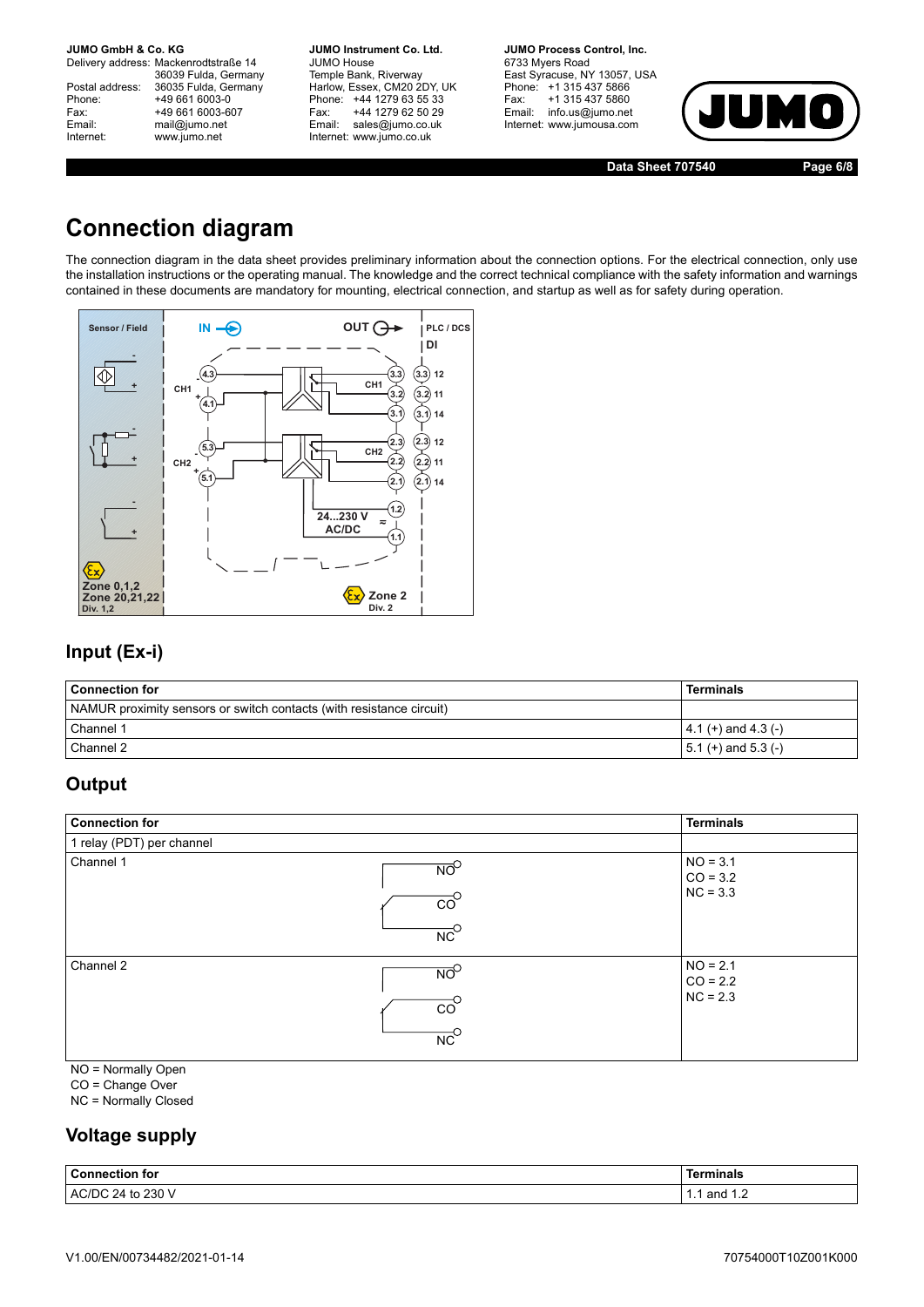Delivery address: Mackenrodtstraße 14 36039 Fulda, Germany Postal address: 36035 Fulda, Germany<br>Phone: +49 661 6003-0 Phone: +49 661 6003-0<br>Fax: +49 661 6003-6 Fax: +49 661 6003-607<br>
Fmail: mail@iumo.net mail@jumo.net Internet: www.jumo.net

**JUMO Instrument Co. Ltd.** JUMO House Temple Bank, Riverway Harlow, Essex, CM20 2DY, UK Phone: +44 1279 63 55 33<br>Fax: +44 1279 62 50 29 +44 1279 62 50 29 Email: sales@jumo.co.uk Internet: www.jumo.co.uk

**JUMO Process Control, Inc.** 6733 Myers Road East Syracuse, NY 13057, USA Phone: +1 315 437 5866<br>Fax: +1 315 437 5860 +1 315 437 5860 Email: info.us@jumo.net Internet: www.jumousa.com



**Data Sheet 707540 Page 7/8**

## **Configuration**

By default upon delivery, all DIP switches are in the "I" position.

### **Effective direction (switch DIP 1 = channel 1, DIP 3 = channel 2)**

- I = Normal phase (operating current behavior)
- II = Inverse phase (closed circuit current behavior)

#### **Line fault detection (switch DIP 2 = channel 1, DIP 4 = channel 2)**

- = Line fault detection disabled not permitted for safety-related applications
- II = Line fault detection enabled

If a line fault occurs, the relay trips and the red LED "LF" flashes (NE 44).



### **NOTE**

For switch contacts with an open circuit, line fault detection (LF) must be disabled or the corresponding resistance circuit must be provided directly at the contact.



### **Operating mode table**

| Sensor in input |                     | Input circuit | <b>DIP switch</b> |   |                  |              | Output               |             | <b>LED</b> |    |
|-----------------|---------------------|---------------|-------------------|---|------------------|--------------|----------------------|-------------|------------|----|
|                 |                     |               | <b>Channel 1</b>  |   | <b>Channel 2</b> |              | <b>Relay contact</b> |             |            |    |
| <b>Switch</b>   | <b>NAMUR</b>        | <b>State</b>  |                   | 2 | 3                | 4            | N/O contact          | N/C contact | <b>OUT</b> | LF |
| Open            | Blocking / open     | OK.           |                   |   |                  |              | Open                 | Closed      |            |    |
| Closed          | Conducting / closed | OK            |                   |   |                  |              | Closed               | Open        | X          |    |
| Open            | Blocking / open     | <b>OK</b>     | Ш                 |   | Ш                |              | Closed               | Open        | X          |    |
| Closed          | Conducting / closed | <b>OK</b>     | Ш                 |   | Ш                |              | Open                 | Closed      |            | —  |
|                 | Blocking / open     | <b>OK</b>     |                   | Ш |                  | $\mathbf{I}$ | Open                 | Closed      |            |    |
|                 | Conducting / closed | <b>OK</b>     |                   | Ш |                  | Ш            | Closed               | Open        | X          |    |
|                 | Any                 | Wire break    |                   | Ш |                  | Ш            | Open                 | Closed      |            | X  |
|                 | Any                 | Short-circuit |                   | Ш |                  | Ш            | Open                 | Closed      |            | X  |
|                 | Blocking / open     | OK.           | Ш                 | Ш | Ш                | $\mathbf{H}$ | Closed               | Open        | X          |    |
|                 | Conducting / closed | <b>OK</b>     | Ш                 | Ш | Ш                | $\mathbf{H}$ | Open                 | Closed      |            |    |
|                 | Any                 | Wire break    | $\mathbf{H}$      | Ш | Ш                | Ш            | Open                 | Closed      |            | X  |
|                 | Any                 | Short-circuit | $\mathsf{II}$     | Ш | Ш                | Ш            | Open                 | Closed      |            | X  |

NAMUR: proximity sensor in accordance with EN 60947-5-6 or switch contact with resistance circuit

X: LED on or flashing